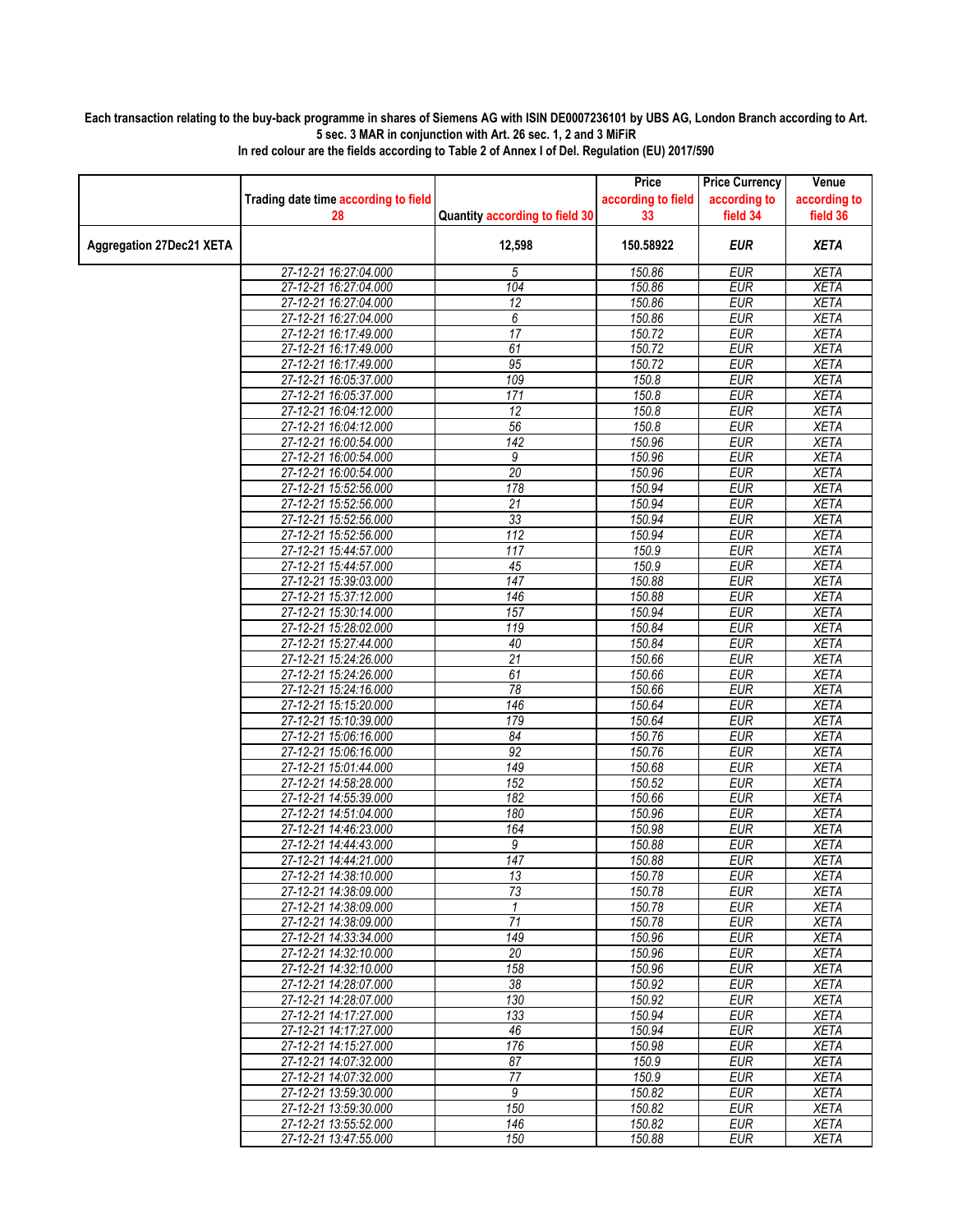| 27-12-21 13:47:55.000 | 8                | 150.88 | <b>EUR</b> | <b>XETA</b> |
|-----------------------|------------------|--------|------------|-------------|
| 27-12-21 13:39:17.000 | 151              | 150.74 | <b>EUR</b> | <b>XETA</b> |
| 27-12-21 13:39:17.000 | 145              | 150.74 | <b>EUR</b> | <b>XETA</b> |
| 27-12-21 13:26:57.000 | 157              | 150.64 | <b>EUR</b> | <b>XETA</b> |
| 27-12-21 13:20:15.000 | 109              | 150.56 | <b>EUR</b> | <b>XETA</b> |
| 27-12-21 13:20:15.000 | 49               | 150.56 | <b>EUR</b> | <b>XETA</b> |
| 27-12-21 13:11:10.000 | 159              | 150.44 | <b>EUR</b> | <b>XETA</b> |
| 27-12-21 13:03:17.000 | 133              | 150.46 | <b>EUR</b> | <b>XETA</b> |
| 27-12-21 13:03:09.000 | 15               | 150.46 | <b>EUR</b> | <b>XETA</b> |
| 27-12-21 13:00:19.000 | 95               | 150.5  | <b>EUR</b> | <b>XETA</b> |
| 27-12-21 12:48:42.000 | 155              | 150.46 | <b>EUR</b> | <b>XETA</b> |
| 27-12-21 12:32:40.000 | 177              | 150.44 | <b>EUR</b> | <b>XETA</b> |
| 27-12-21 12:32:40.000 | 163              | 150.44 | <b>EUR</b> | <b>XETA</b> |
| 27-12-21 12:17:44.000 | 168              | 150.36 | <b>EUR</b> | <b>XETA</b> |
| 27-12-21 12:04:55.000 | 165              | 150.32 | <b>EUR</b> | <b>XETA</b> |
| 27-12-21 12:04:55.000 | 154              | 150.32 | <b>EUR</b> | <b>XETA</b> |
| 27-12-21 11:55:34.000 | 161              | 150.3  | <b>EUR</b> | <b>XETA</b> |
| 27-12-21 11:55:34.000 | 9                | 150.3  | <b>EUR</b> | <b>XETA</b> |
| 27-12-21 11:53:44.000 | 146              | 150.24 | <b>EUR</b> | <b>XETA</b> |
| 27-12-21 11:42:24.000 | 126              | 150.44 | <b>EUR</b> | <b>XETA</b> |
| 27-12-21 11:42:24.000 | 24               | 150.44 | <b>EUR</b> | <b>XETA</b> |
| 27-12-21 11:32:04.000 | 139              | 150.44 | <b>EUR</b> | <b>XETA</b> |
| 27-12-21 11:32:04.000 | 11               | 150.44 | <b>EUR</b> | <b>XETA</b> |
| 27-12-21 11:19:04.000 | 178              | 150.54 | <b>EUR</b> | <b>XETA</b> |
| 27-12-21 11:11:22.000 | 27               | 150.56 | <b>EUR</b> | <b>XETA</b> |
| 27-12-21 11:11:22.000 | $\boldsymbol{6}$ | 150.56 | <b>EUR</b> | <b>XETA</b> |
| 27-12-21 11:11:22.000 | 126              | 150.56 | <b>EUR</b> | <b>XETA</b> |
| 27-12-21 11:05:40.000 | 150              | 150.5  | <b>EUR</b> | <b>XETA</b> |
| 27-12-21 10:52:58.000 | 57               | 150.66 | <b>EUR</b> | <b>XETA</b> |
| 27-12-21 10:52:54.000 | 101              | 150.66 | <b>EUR</b> | <b>XETA</b> |
| 27-12-21 10:52:54.000 | 177              | 150.66 | <b>EUR</b> | <b>XETA</b> |
| 27-12-21 10:37:24.000 | 169              | 150.72 | <b>EUR</b> | <b>XETA</b> |
| 27-12-21 10:27:19.000 | 174              | 150.62 | <b>EUR</b> | <b>XETA</b> |
| 27-12-21 10:24:23.000 | 66               | 150.72 | <b>EUR</b> | <b>XETA</b> |
| 27-12-21 10:24:23.000 | 108              | 150.72 | <b>EUR</b> | <b>XETA</b> |
| 27-12-21 10:12:58.000 | 86               | 150.54 | <b>EUR</b> | <b>XETA</b> |
| 27-12-21 10:12:58.000 | 75               | 150.54 | <b>EUR</b> | <b>XETA</b> |
| 27-12-21 10:12:58.000 | $\overline{4}$   | 150.54 | <b>EUR</b> | <b>XETA</b> |
| 27-12-21 10:10:00.000 | 97               | 150.5  | <b>EUR</b> | <b>XETA</b> |
| 27-12-21 10:10:00.000 | 71               | 150.5  | <b>EUR</b> | <b>XETA</b> |
| 27-12-21 10:01:23.000 | 157              | 150.54 | <b>EUR</b> | <b>XETA</b> |
| 27-12-21 09:51:16.000 | 171              | 150.46 | <b>EUR</b> | <b>XETA</b> |
| 27-12-21 09:48:31.000 | 172              | 150.42 | <b>EUR</b> | <b>XETA</b> |
| 27-12-21 09:38:24.000 | 155              | 150.14 | <b>EUR</b> | <b>XETA</b> |
| 27-12-21 09:31:23.000 | 127              | 149.98 | <b>EUR</b> | <b>XETA</b> |
| 27-12-21 09:31:16.000 | 22               | 149.98 | <b>EUR</b> | <b>XETA</b> |
| 27-12-21 09:27:32.000 | 179              | 150    | <b>EUR</b> | <b>XETA</b> |
| 27-12-21 09:14:28.000 | 150              | 150.16 | <b>EUR</b> | <b>XETA</b> |
| 27-12-21 09:14:28.000 | 30               | 150.16 | <b>EUR</b> | <b>XETA</b> |
| 27-12-21 09:11:05.000 | 79               | 150.26 | <b>EUR</b> | <b>XETA</b> |
| 27-12-21 09:11:05.000 | 99               | 150.26 | <b>EUR</b> | <b>XETA</b> |
| 27-12-21 09:02:24.000 | 8                | 150.34 | <b>EUR</b> | <b>XETA</b> |
| 27-12-21 09:02:24.000 | 137              | 150.34 | <b>EUR</b> | <b>XETA</b> |
| 27-12-21 08:56:22.000 | 161              | 150.3  | <b>EUR</b> | <b>XETA</b> |
| 27-12-21 08:55:11.000 | 157              | 150.18 | <b>EUR</b> | <b>XETA</b> |
| 27-12-21 08:46:02.000 | 54               | 150.34 | <b>EUR</b> | <b>XETA</b> |
| 27-12-21 08:45:51.000 | 10               | 150.34 | <b>EUR</b> | <b>XETA</b> |
| 27-12-21 08:45:51.000 | 103              | 150.34 | <b>EUR</b> | <b>XETA</b> |
| 27-12-21 08:38:31.000 | 171              | 150.26 | <b>EUR</b> | <b>XETA</b> |
| 27-12-21 08:38:30.000 | 7                | 150.26 | <b>EUR</b> | <b>XETA</b> |
| 27-12-21 08:36:26.000 | 34               | 150.28 | <b>EUR</b> | <b>XETA</b> |
| 27-12-21 08:36:26.000 | 141              | 150.28 | <b>EUR</b> | XETA        |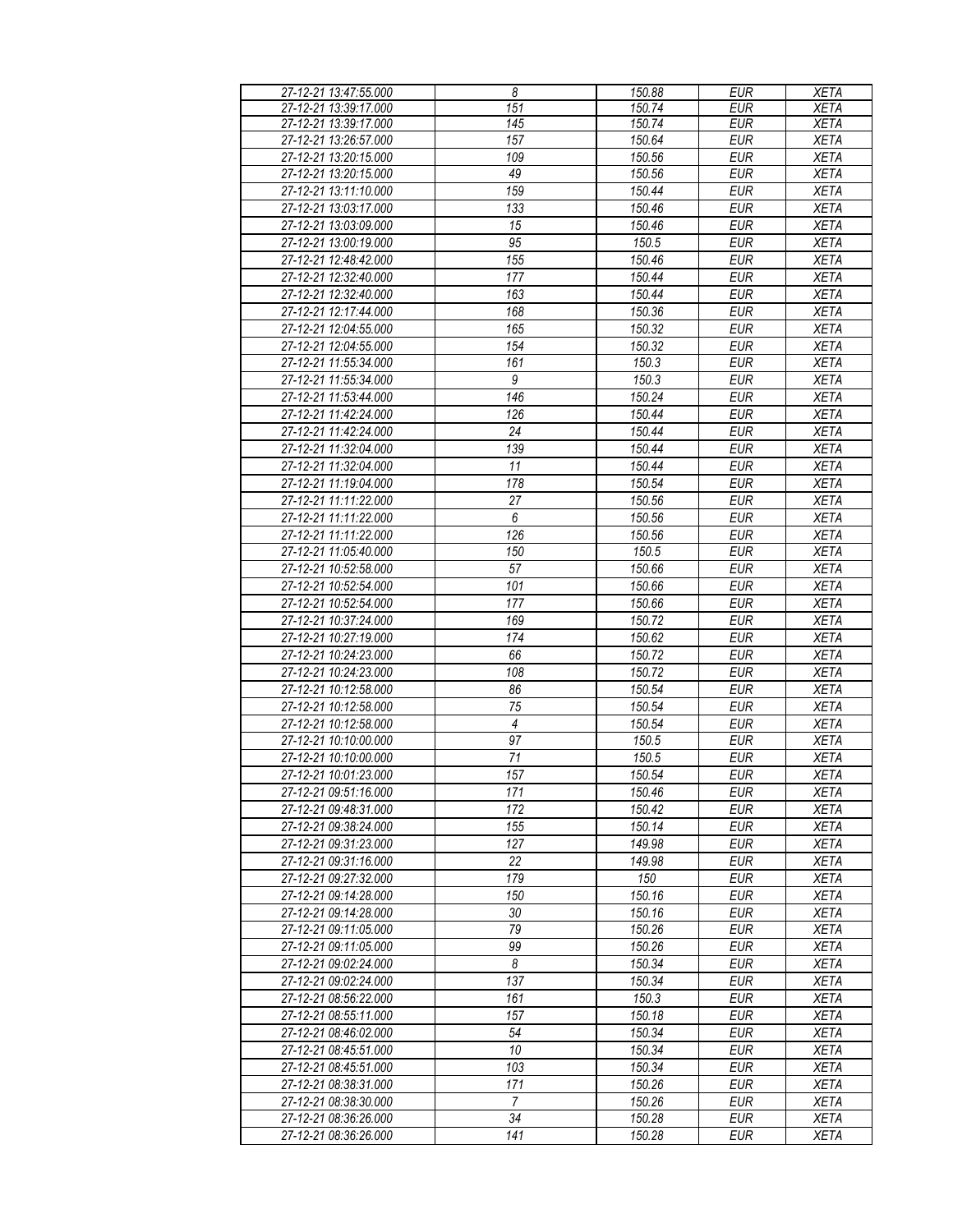| 27-12-21 08:25:37.000 | 160 | 150.24 | EUR        | XETA        |
|-----------------------|-----|--------|------------|-------------|
| 27-12-21 08:19:44.000 | 147 | 150.46 | <b>EUR</b> | <b>XETA</b> |
| 27-12-21 08:13:18.000 | 21  | 150.4  | EUR        | <b>XETA</b> |
| 27-12-21 08:13:18.000 | 41  | 150.4  | <b>EUR</b> | <b>XETA</b> |
| 27-12-21 08:13:18.000 | 85  | 150.4  | EUR        | <b>XETA</b> |
| 27-12-21 08:04:36.000 | 99  | 150.24 | EUR        | <b>XETA</b> |
| 27-12-21 08:04:36.000 | 50  | 150.24 | EUR        | XETA        |
| 27-12-21 08:04:36.000 | 175 | 150.22 | <b>EUR</b> | <b>XETA</b> |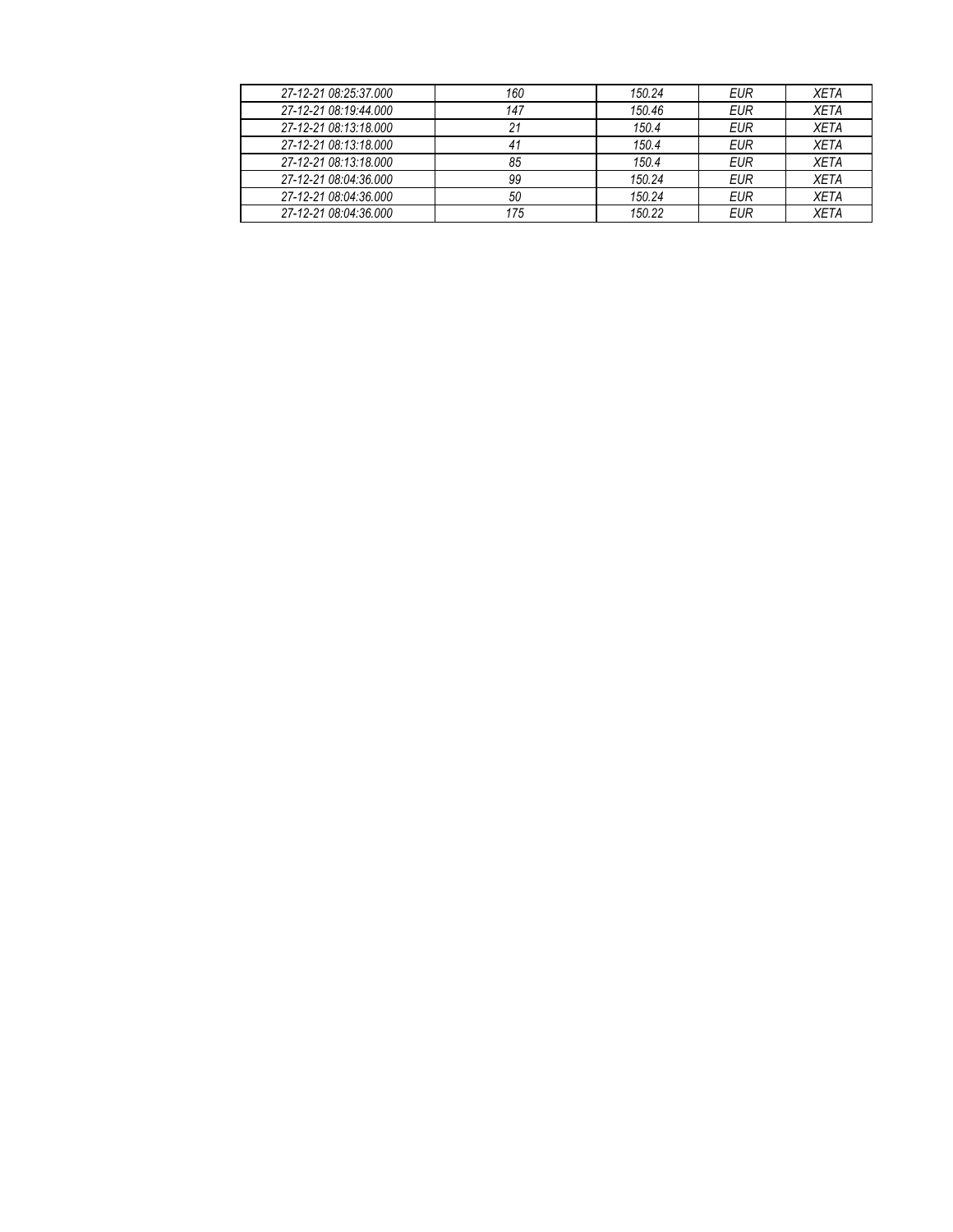## **Each order relating to the buy-back programme above according to Art. 5 sec. 3 MAR in conjunction with Art. 25 sec. 1 and 2 MiFiR**

**In red colour are the fields according to Table 2 of the Annex of Del. Regulation (EU) 2017/580; alternatively you may report the** 

| <b>XETA</b><br>150.86<br><b>EUR</b><br><b>BUY</b><br>27-12-21 16:27:04.000<br>27-12-21 16:27:04.000<br><b>XETA</b><br>150.86<br><b>EUR</b><br><b>BUY</b> |  |
|----------------------------------------------------------------------------------------------------------------------------------------------------------|--|
|                                                                                                                                                          |  |
|                                                                                                                                                          |  |
| 27-12-21 16:27:04.000<br><b>XETA</b><br>150.86<br><b>EUR</b><br><b>BUY</b>                                                                               |  |
| 27-12-21 16:27:04.000<br><b>XETA</b><br>150.86<br><b>EUR</b><br><b>BUY</b>                                                                               |  |
| 27-12-21 16:17:49.000<br><b>XETA</b><br>150.72<br><b>EUR</b><br><b>BUY</b>                                                                               |  |
| 27-12-21 16:17:49.000<br><b>XETA</b><br>150.72<br><b>EUR</b><br><b>BUY</b>                                                                               |  |
| <b>XETA</b><br>150.72<br><b>EUR</b><br><b>BUY</b><br>27-12-21 16:17:49.000                                                                               |  |
| <b>XETA</b><br><b>EUR</b><br><b>BUY</b><br>27-12-21 16:05:37.000<br>150.8                                                                                |  |
| <b>XETA</b><br>150.8<br><b>EUR</b><br><b>BUY</b><br>27-12-21 16:05:37.000                                                                                |  |
| 150.8<br><b>EUR</b><br><b>XETA</b><br><b>BUY</b><br>27-12-21 16:04:12.000                                                                                |  |
| <b>XETA</b><br>150.8<br><b>EUR</b><br>27-12-21 16:04:12.000<br><b>BUY</b>                                                                                |  |
| 27-12-21 16:00:54.000<br><b>XETA</b><br>150.96<br><b>EUR</b><br><b>BUY</b>                                                                               |  |
| 27-12-21 16:00:54.000<br><b>XETA</b><br>150.96<br><b>EUR</b><br><b>BUY</b>                                                                               |  |
| 27-12-21 16:00:54.000<br><b>XETA</b><br>150.96<br><b>EUR</b><br><b>BUY</b>                                                                               |  |
| 27-12-21 15:52:56.000<br><b>XETA</b><br>150.94<br><b>EUR</b><br><b>BUY</b>                                                                               |  |
| <b>XETA</b><br>27-12-21 15:52:56.000<br>150.94<br><b>EUR</b><br><b>BUY</b>                                                                               |  |
| <b>XETA</b><br>150.94<br><b>EUR</b><br><b>BUY</b><br>27-12-21 15:52:56.000                                                                               |  |
| <b>XETA</b><br><b>EUR</b><br><b>BUY</b><br>27-12-21 15:52:56.000<br>150.94                                                                               |  |
| <b>XETA</b><br><b>EUR</b><br>150.9<br><b>BUY</b><br>27-12-21 15:44:57.000                                                                                |  |
| <b>XETA</b><br>150.9<br><b>EUR</b><br><b>BUY</b><br>27-12-21 15:44:57.000                                                                                |  |
| <b>XETA</b><br>150.88<br><b>EUR</b><br><b>BUY</b><br>27-12-21 15:39:03.000                                                                               |  |
| <b>EUR</b><br><b>BUY</b><br>27-12-21 15:37:12.000<br><b>XETA</b><br>150.88                                                                               |  |
| 27-12-21 15:30:14.000<br><b>XETA</b><br>150.94<br><b>EUR</b><br><b>BUY</b>                                                                               |  |
| <b>XETA</b><br>150.84<br><b>EUR</b><br><b>BUY</b><br>27-12-21 15:28:02.000                                                                               |  |
| 27-12-21 15:27:44.000<br><b>XETA</b><br>150.84<br><b>EUR</b><br><b>BUY</b>                                                                               |  |
| 27-12-21 15:24:26.000<br><b>XETA</b><br>150.66<br><b>EUR</b><br><b>BUY</b>                                                                               |  |
| <b>XETA</b><br>150.66<br><b>EUR</b><br><b>BUY</b><br>27-12-21 15:24:26.000                                                                               |  |
| <b>XETA</b><br><b>EUR</b><br><b>BUY</b><br>27-12-21 15:24:16.000<br>150.66                                                                               |  |
| <b>XETA</b><br><b>EUR</b><br>150.64<br><b>BUY</b><br>27-12-21 15:15:20.000                                                                               |  |
| <b>XETA</b><br><b>EUR</b><br><b>BUY</b><br>27-12-21 15:10:39.000<br>150.64                                                                               |  |
| 27-12-21 15:06:16.000<br><b>XETA</b><br><b>EUR</b><br>150.76<br><b>BUY</b>                                                                               |  |
| 27-12-21 15:06:16.000<br>150.76<br><b>XETA</b><br><b>EUR</b><br><b>BUY</b>                                                                               |  |
| 27-12-21 15:01:44.000<br><b>XETA</b><br>150.68<br><b>EUR</b><br><b>BUY</b>                                                                               |  |
| 150.52<br>27-12-21 14:58:28.000<br><b>XETA</b><br><b>EUR</b><br><b>BUY</b>                                                                               |  |
| <b>XETA</b><br>150.66<br><b>EUR</b><br><b>BUY</b><br>27-12-21 14:55:39.000                                                                               |  |
| 27-12-21 14:51:04.000<br>150.96<br><b>EUR</b><br><b>BUY</b><br><b>XETA</b>                                                                               |  |
| <b>BUY</b><br>27-12-21 14:46:23.000<br>XETA<br>150.98<br>EUR                                                                                             |  |
| <b>XETA</b><br><b>EUR</b><br><b>BUY</b><br>27-12-21 14:44:43.000<br>150.88                                                                               |  |
| <b>XETA</b><br><b>EUR</b><br><b>BUY</b><br>150.88<br>27-12-21 14:44:21.000                                                                               |  |
| <b>EUR</b><br><b>BUY</b><br><b>XETA</b><br>150.78<br>27-12-21 14:38:10.000                                                                               |  |
| 27-12-21 14:38:09.000<br><b>XETA</b><br>150.78<br><b>EUR</b><br><b>BUY</b>                                                                               |  |
| 150.78<br>27-12-21 14:38:09.000<br><b>XETA</b><br><b>EUR</b><br><b>BUY</b>                                                                               |  |
| 27-12-21 14:38:09.000<br>150.78<br><b>EUR</b><br><b>BUY</b><br><b>XETA</b>                                                                               |  |
| 27-12-21 14:33:34.000<br>150.96<br><b>EUR</b><br><b>BUY</b><br><b>XETA</b>                                                                               |  |
| 150.96<br><b>EUR</b><br><b>BUY</b><br>27-12-21 14:32:10.000<br><b>XETA</b><br>150.96                                                                     |  |
| 27-12-21 14:32:10.000<br><b>XETA</b><br><b>EUR</b><br><b>BUY</b><br>150.92<br>27-12-21 14:28:07.000<br><b>XETA</b><br><b>EUR</b><br><b>BUY</b>           |  |
| <b>EUR</b><br>27-12-21 14:28:07.000<br><b>XETA</b><br>150.92<br><b>BUY</b>                                                                               |  |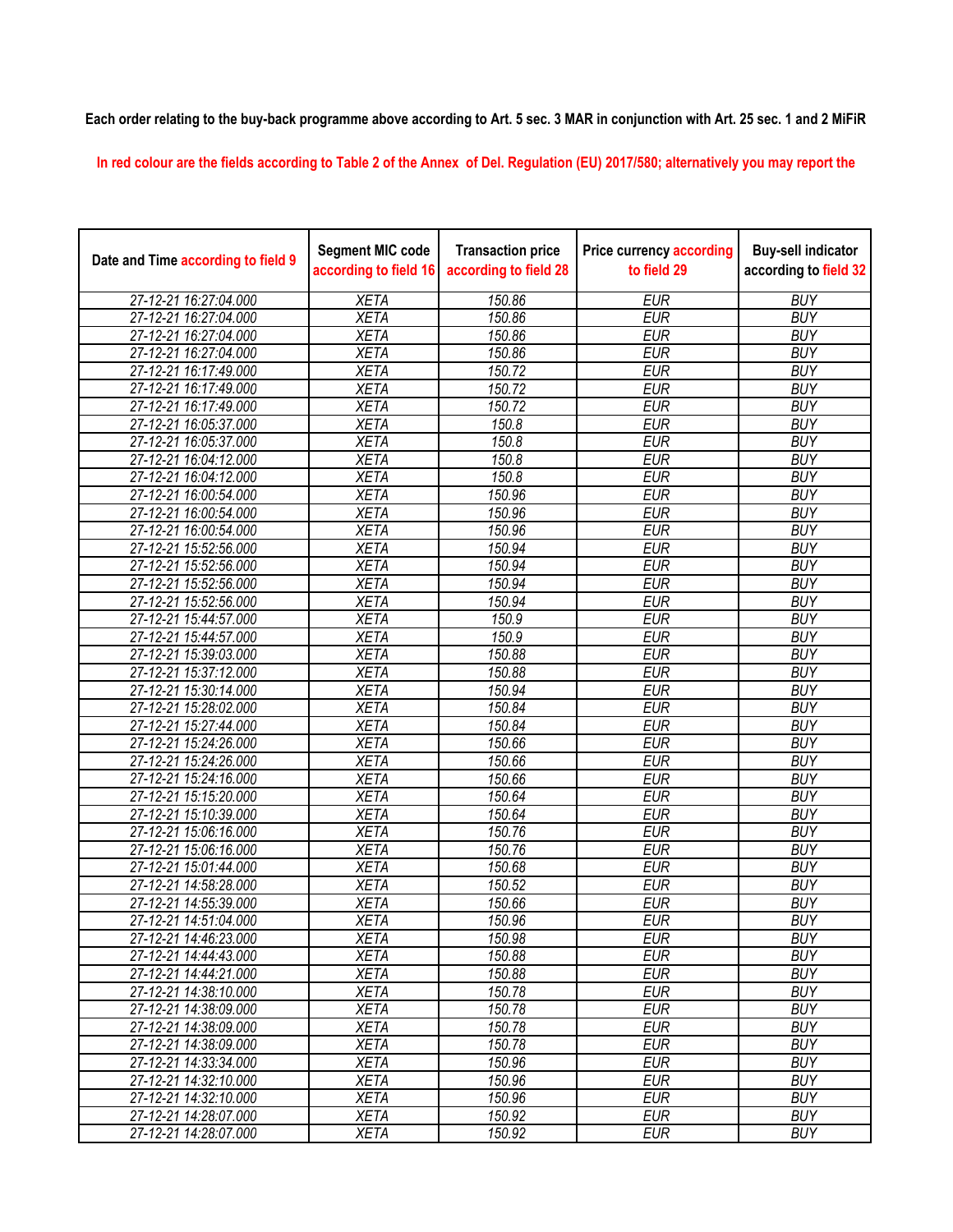| 27-12-21 14:17:27.000                          | <b>XETA</b>                | 150.94           | <b>EUR</b>               | <b>BUY</b>               |
|------------------------------------------------|----------------------------|------------------|--------------------------|--------------------------|
| 27-12-21 14:17:27.000                          | <b>XETA</b>                | 150.94           | <b>EUR</b>               | <b>BUY</b>               |
| 27-12-21 14:15:27.000                          | <b>XETA</b>                | 150.98           | <b>EUR</b>               | <b>BUY</b>               |
| 27-12-21 14:07:32.000                          | <b>XETA</b>                | 150.9            | <b>EUR</b>               | <b>BUY</b>               |
| 27-12-21 14:07:32.000                          | <b>XETA</b>                | 150.9            | <b>EUR</b>               | <b>BUY</b>               |
| 27-12-21 13:59:30.000                          | <b>XETA</b>                | 150.82           | <b>EUR</b>               | <b>BUY</b>               |
| 27-12-21 13:59:30.000                          | <b>XETA</b>                | 150.82           | <b>EUR</b>               | <b>BUY</b>               |
| 27-12-21 13:55:52.000                          | <b>XETA</b>                | 150.82           | <b>EUR</b>               | <b>BUY</b>               |
| 27-12-21 13:47:55.000                          | <b>XETA</b><br><b>XETA</b> | 150.88<br>150.88 | <b>EUR</b><br><b>EUR</b> | <b>BUY</b><br><b>BUY</b> |
| 27-12-21 13:47:55.000<br>27-12-21 13:39:17.000 | <b>XETA</b>                | 150.74           | <b>EUR</b>               | <b>BUY</b>               |
| 27-12-21 13:39:17.000                          | <b>XETA</b>                | 150.74           | <b>EUR</b>               | <b>BUY</b>               |
| 27-12-21 13:26:57.000                          | <b>XETA</b>                | 150.64           | <b>EUR</b>               | <b>BUY</b>               |
| 27-12-21 13:20:15.000                          | <b>XETA</b>                | 150.56           | <b>EUR</b>               | <b>BUY</b>               |
| 27-12-21 13:20:15.000                          | <b>XETA</b>                | 150.56           | <b>EUR</b>               | <b>BUY</b>               |
|                                                |                            |                  |                          | <b>BUY</b>               |
| 27-12-21 13:11:10.000                          | <b>XETA</b>                | 150.44           | <b>EUR</b>               |                          |
| 27-12-21 13:03:17.000                          | <b>XETA</b>                | 150.46           | <b>EUR</b>               | <b>BUY</b>               |
| 27-12-21 13:03:09.000                          | <b>XETA</b>                | 150.46           | <b>EUR</b>               | <b>BUY</b>               |
| 27-12-21 13:00:19.000                          | <b>XETA</b>                | 150.5            | <b>EUR</b>               | <b>BUY</b>               |
| 27-12-21 12:48:42.000                          | <b>XETA</b>                | 150.46           | <b>EUR</b>               | <b>BUY</b>               |
| 27-12-21 12:32:40.000                          | <b>XETA</b>                | 150.44           | <b>EUR</b>               | <b>BUY</b>               |
| 27-12-21 12:32:40.000                          | <b>XETA</b>                | 150.44           | <b>EUR</b>               | <b>BUY</b>               |
| 27-12-21 12:17:44.000                          | <b>XETA</b>                | 150.36           | <b>EUR</b>               | <b>BUY</b>               |
| 27-12-21 12:04:55.000                          | <b>XETA</b>                | 150.32           | <b>EUR</b>               | <b>BUY</b>               |
| 27-12-21 12:04:55.000                          | <b>XETA</b>                | 150.32           | <b>EUR</b>               | <b>BUY</b>               |
| 27-12-21 11:55:34.000                          | <b>XETA</b>                | 150.3            | <b>EUR</b>               | <b>BUY</b>               |
| 27-12-21 11:55:34.000                          | <b>XETA</b>                | 150.3            | <b>EUR</b>               | <b>BUY</b>               |
| 27-12-21 11:53:44.000                          | <b>XETA</b>                | 150.24           | <b>EUR</b>               | <b>BUY</b>               |
| 27-12-21 11:42:24.000                          | <b>XETA</b>                | 150.44           | <b>EUR</b>               | <b>BUY</b>               |
| 27-12-21 11:42:24.000                          | <b>XETA</b>                | 150.44           | <b>EUR</b>               | <b>BUY</b>               |
| 27-12-21 11:32:04.000                          | <b>XETA</b>                | 150.44           | <b>EUR</b>               | <b>BUY</b>               |
| 27-12-21 11:32:04.000                          | <b>XETA</b>                | 150.44           | <b>EUR</b>               | <b>BUY</b>               |
| 27-12-21 11:19:04.000                          | <b>XETA</b>                | 150.54           | <b>EUR</b>               | <b>BUY</b>               |
| 27-12-21 11:11:22.000                          | <b>XETA</b>                | 150.56           | <b>EUR</b>               | <b>BUY</b>               |
| 27-12-21 11:11:22.000                          | <b>XETA</b>                | 150.56           | <b>EUR</b>               | <b>BUY</b>               |
| 27-12-21 11:11:22.000                          | <b>XETA</b>                | 150.56           | <b>EUR</b>               | <b>BUY</b>               |
| 27-12-21 11:05:40.000                          | <b>XETA</b>                | 150.5            | <b>EUR</b>               | <b>BUY</b>               |
| 27-12-21 10:52:58.000                          | <b>XETA</b>                | 150.66           | EUR                      | <b>BUY</b>               |
| 27-12-21 10:52:54.000                          | <b>XETA</b>                | 150.66           | <b>EUR</b>               | <b>BUY</b>               |
| 27-12-21 10:52:54.000                          | <b>XETA</b>                | 150.66           | <b>EUR</b>               | <b>BUY</b>               |
| 27-12-21 10:37:24.000                          | <b>XETA</b>                | 150.72           | <b>EUR</b>               | <b>BUY</b>               |
| 27-12-21 10:27:19.000                          | <b>XETA</b>                | 150.62           | <b>EUR</b>               | <b>BUY</b>               |
| 27-12-21 10:24:23.000                          | <b>XETA</b>                | 150.72           | <b>EUR</b>               | <b>BUY</b>               |
| 27-12-21 10:24:23.000                          | <b>XETA</b>                | 150.72           | <b>EUR</b>               | <b>BUY</b>               |
| 27-12-21 10:12:58.000                          | <b>XETA</b>                | 150.54           | <b>EUR</b>               | <b>BUY</b>               |
| 27-12-21 10:12:58.000                          | <b>XETA</b>                | 150.54           | <b>EUR</b>               | <b>BUY</b>               |
| 27-12-21 10:12:58.000                          | <b>XETA</b>                | 150.54           | <b>EUR</b>               | <b>BUY</b>               |
| 27-12-21 10:10:00.000                          | <b>XETA</b>                | 150.5            | <b>EUR</b>               | <b>BUY</b>               |
| 27-12-21 10:10:00.000                          | <b>XETA</b>                | 150.5            | <b>EUR</b>               | <b>BUY</b>               |
| 27-12-21 10:01:23.000                          | <b>XETA</b>                | 150.54           | <b>EUR</b>               | <b>BUY</b>               |
|                                                |                            |                  |                          |                          |
| 27-12-21 09:51:16.000                          | <b>XETA</b>                | 150.46           | <b>EUR</b>               | <b>BUY</b>               |
| 27-12-21 09:48:31.000                          | <b>XETA</b>                | 150.42           | <b>EUR</b>               | <b>BUY</b>               |
| 27-12-21 09:38:24.000                          | <b>XETA</b>                | 150.14           | <b>EUR</b>               | <b>BUY</b>               |
| 27-12-21 09:31:23.000                          | <b>XETA</b>                | 149.98           | EUR                      | <b>BUY</b>               |
| 27-12-21 09:31:16.000                          | <b>XETA</b>                | 149.98           | <b>EUR</b>               | <b>BUY</b>               |